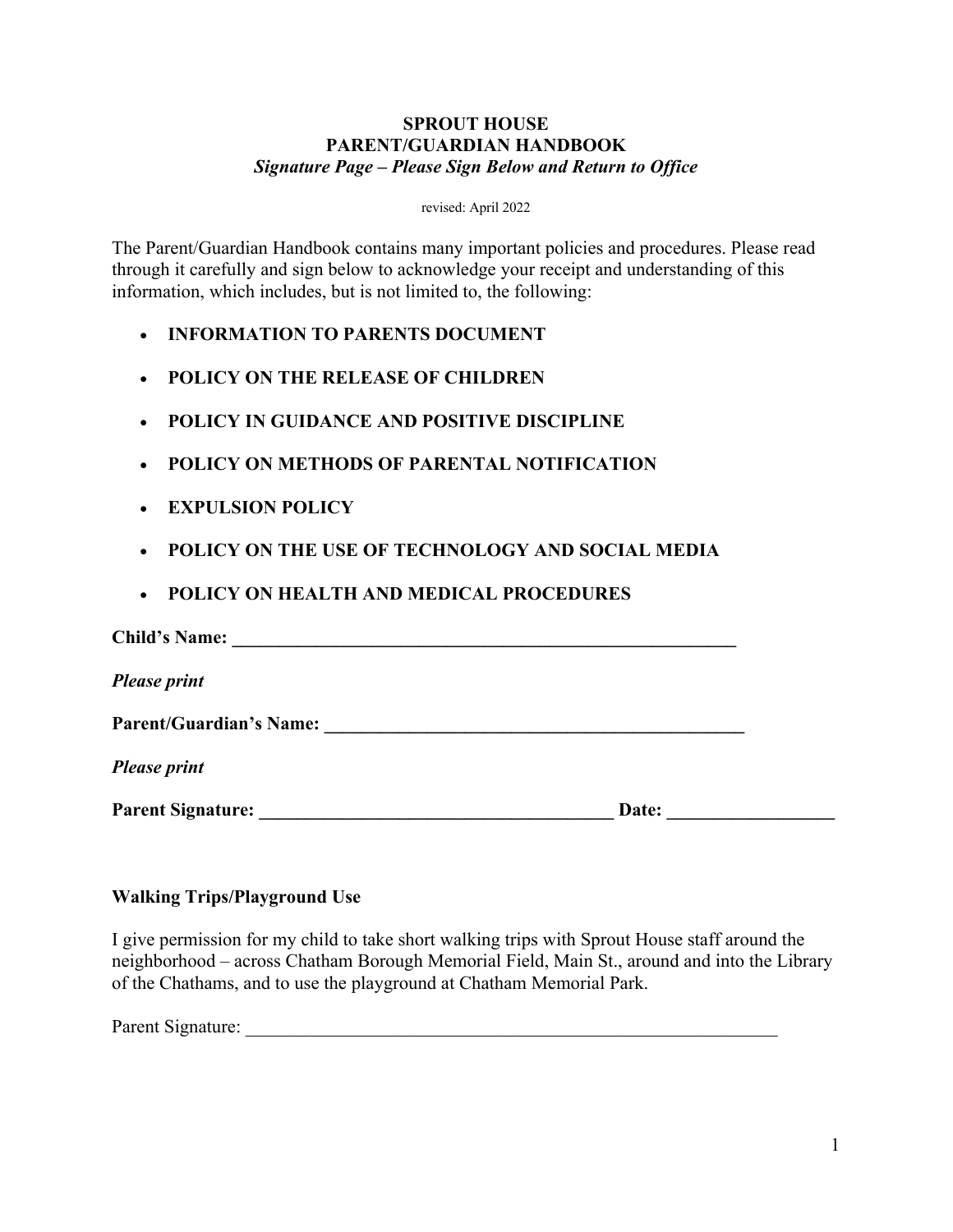## **SPROUT HOUSE, INC. Parent/Guardian Handbook STATE LICENSING REQUIREMENTS – INFORMATION TO PARENTS**

## **Contents**

#### **ORIENTATION**

- 1. September Orientation Sessions
- 2. First Day of School
- 3. Transitional Objects
- 4. Family Photos

#### **GENERAL PROCEDURES/GUIDELINES**

- 1. Sign in/Sign out
- 2. Morning Drop-off Guidelines
- 3. Pick-up Guidelines
- 4. Mailboxes and Cubbies
- 5. Parking

### **PARENT NOTIFICATION AND ANNOUNCEMENTS**

- 1. News and Announcements
- 2. Closings/Delays and Special Events
- 3. Accident/Injury/Illness

### **POLICY ON THE RELEASE OF CHILDREN**

- 1. Authorized Pick-ups
- 2. Non-custodial Parents
- 3. Failure to Pick up
- 4. Physical/Emotional Impairment

## **HEALTH/MEDICAL PROCEDURES & POLICIES**

- 1. Annual Health Exam
- 2. Immunizations
- 3. Illness Policy
- 4. Excludable Communicable Diseases
- 5. Illness Log
- 6. Administering Medication at School
- 7. Accidents at School

#### **DISCIPLINE POLICY**

- 1. Policy When Behavior is Inappropriate
- 2. General Guidelines

### **CLOTHING**

- 1. Self-managed Clothing
- 2. Change of Clothes
- 3. Shoes & Boots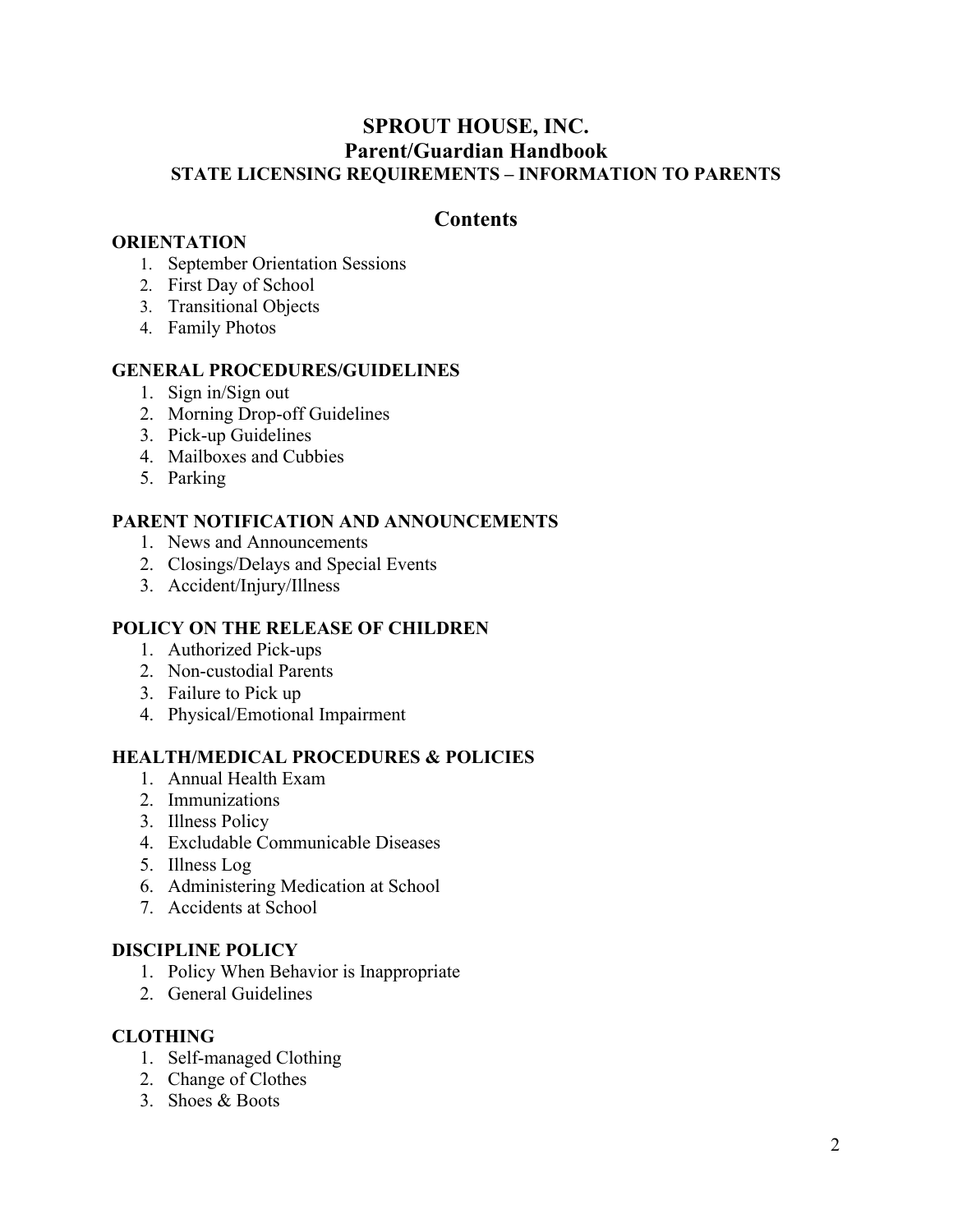- 4. Outdoor Clothing
- 5. Mesh Bags

#### **TOILET TRAINING AND DIAPERS**

#### **MEALS**

- 1. Snacks
- 2. Lunch Guidelines

## **REST/NAP**

#### **CALENDAR/ATTENDANCE/TARDINESS**

- 1. School-year Calendar
- 2. Intersession Childcare
- 3. Attendance
- 4. Tardiness
- 5. Vacations
- 6. School Closings Due to Inclement Weather

### **CONTRACTS/BILLING/FEES**

- 1. Contracts
- 2. Tuition invoices
- 3. Drop-in Care
- 4. Late Pickups

#### **DISPUTE/GRIEVANCE PROCEDURES**

#### **EXPULSION POLICY**

#### **LITERACY**

- 1. Pre-reading/Pre-writing
- 2. Children's Names

#### **CLASSROOM CURRICULUM**

- 1. Planning
- 2. Assessment
- 3. Curriculum Book

## **TV, TECHNOLOGY AND SOCIAL MEDIA POLICIES**

# **PARENT PARTICIPATION AND PARENT-TEACHER CONFERENCES**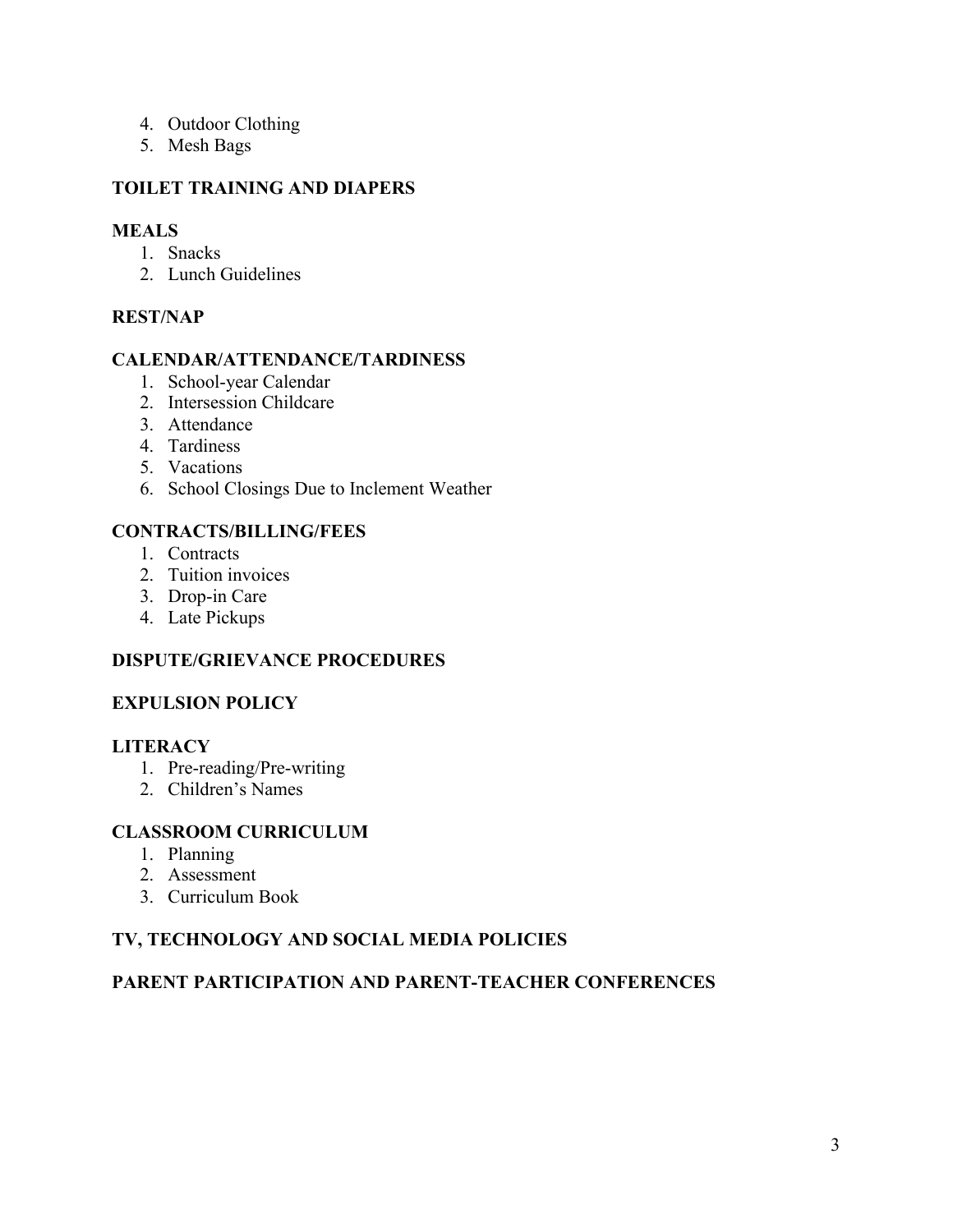### **ORIENTATION**

**1. September Orientation Sessions.** In an effort to make the transition to a new school or a new class as easy as possible, Sprout House schedules orientation sessions for parents to attend with their children prior to the first day of school. The orientation sessions run for 45 minutes and take place with the children's teacher(s) in the classroom. Parents are notified over the summer of the date and time of their orientation session.

#### **Please Note: The orientation routine will be different under the COVID-19 regulations.**

**2. First Day of School.** For preschool children who are attending Sprout House for the first time, a **parent must attend school with the child either during Orientation or on the first day of school.** This is to ensure the child's feeling of security throughout the new routine and to acquaint parents with the setting and the teachers. Please be prepared to stay with your child for as long as she or he needs on the first day. Some children will need a quick drop off and others will need a parent to stay and read a book, draw a picture, do a puzzle, etc. We welcome you to choose the option that will be least stressful for your child.

#### **Please Note: This routine will be different under the COVID-19 regulations.**

**3. Transitional Objects.** If it will help your child with the transition from home to school, they may bring in a tiny (palm-sized) stuffed animal or lovey. Please do not send in any other toys from home.

**4. Family Photos**. A photo of one or both parents is required for each child. Also, please donate a family photo for our album. This makes the connection between school and home stronger.

### **GENERAL PROCEDURES/GUIDELINES**

**1. Sign in/Sign out.** You must sign your child in and out at arrival and at departure. Please be sure to write legibly so that we have a clear record in the case of a fire or emergency.

#### **2. Morning Drop-off Guidelines. Parents say goodbye at the front door. Children will be walked into school with a teacher.**

### **3. Pick-up Guidelines. Your child's class will have a designated exit.**

**4. Cubbies.** Your child's cubby is to be used to store all outdoor clothing and boots, lunch containers, and any other items from home such as transitional objects.

#### **We do not have space to store items such as car seats, suitcases, sports equipment, etc**.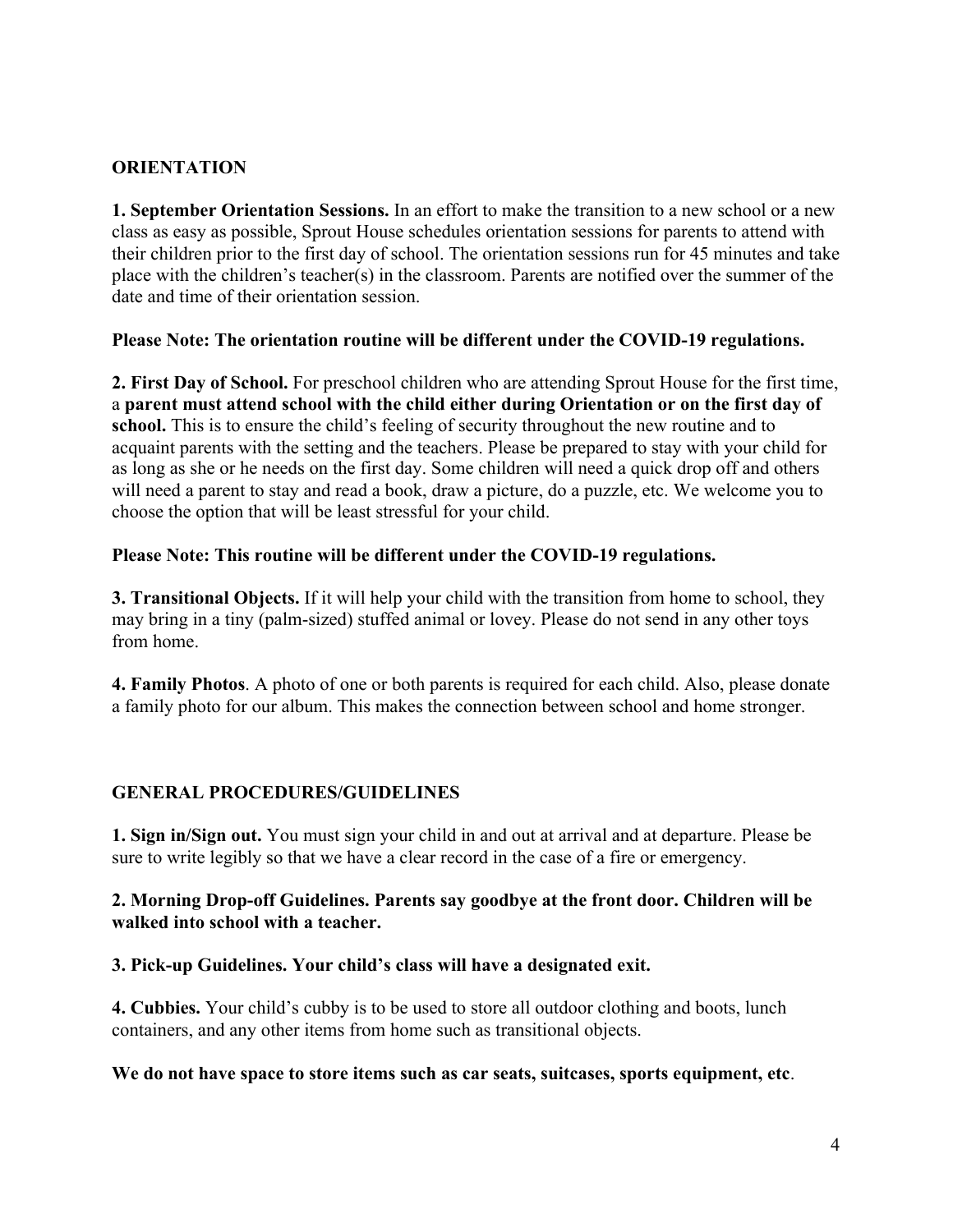**5. Parking.** Please pull all the way into the parking lot and park in a non-reserved space. Please be mindful of spots reserved for clergy or disabled. Do not park in front of Sprout House or in the driveway. Also, please do not ever leave a car with the engine running or any child in a car unattended.

## **PARENT NOTIFICATION AND ANNOUNCEMENTS**

- 1. **News and Announcements.** Parents will be notified by email of news and announcements.
- 2. **Closings/Delays and Special Events.** Notifications of school closings/delays and special events will be emailed. Check email if weather is inclement.
- 3. **Accident/Injury/Illness**. Parents will be notified by telephone in the event of an illness. We will contact you by phone immediately if your child receives any type of head injury, a bite that breaks the skin, a fall from a height or any injury that requires professional medical attention.

## **POLICY ON THE RELEASE OF CHILDREN**

**1. Authorized Pick-ups.** Each child may be released only to his or her parent(s) or person(s) authorized by the parents(s) to take the child from the center and to assume the responsibility for the child in an emergency if the parent(s) cannot be reached. Identification will be needed.

**Minors under the age of 18 years are NOT permitted to pick up children from Sprout House.** The only exception is made for immediate family members 17 years of age documented in writing.

Parents are required to provide at least 2 persons who are authorized to pick up their child(ren) in an emergency. This information must be included on the Family Data form and include the authorized pick-ups' names, addresses, and telephone numbers. Please remember to review and update these periodically. **WITHOUT EXCEPTION**, no child will be discharged to unauthorized parties. Identification will be needed.

Parents must leave a written permission slip or send an email if someone other than a designated person is to pick up your child. The parent should also verbally notify the teacher.

**2. Non-custodial Parents.** If a non-custodial parent has been denied access, or granted limited access, to a child by a court order, the center shall secure documentation to that effect, maintain a copy on file, and comply with the terms of the court.

**3. Failure to Pick up.** If the parent(s) or person(s) authorized by the parent(s) fails to pick-up the child at the time of the center's daily closing, the center shall ensure that: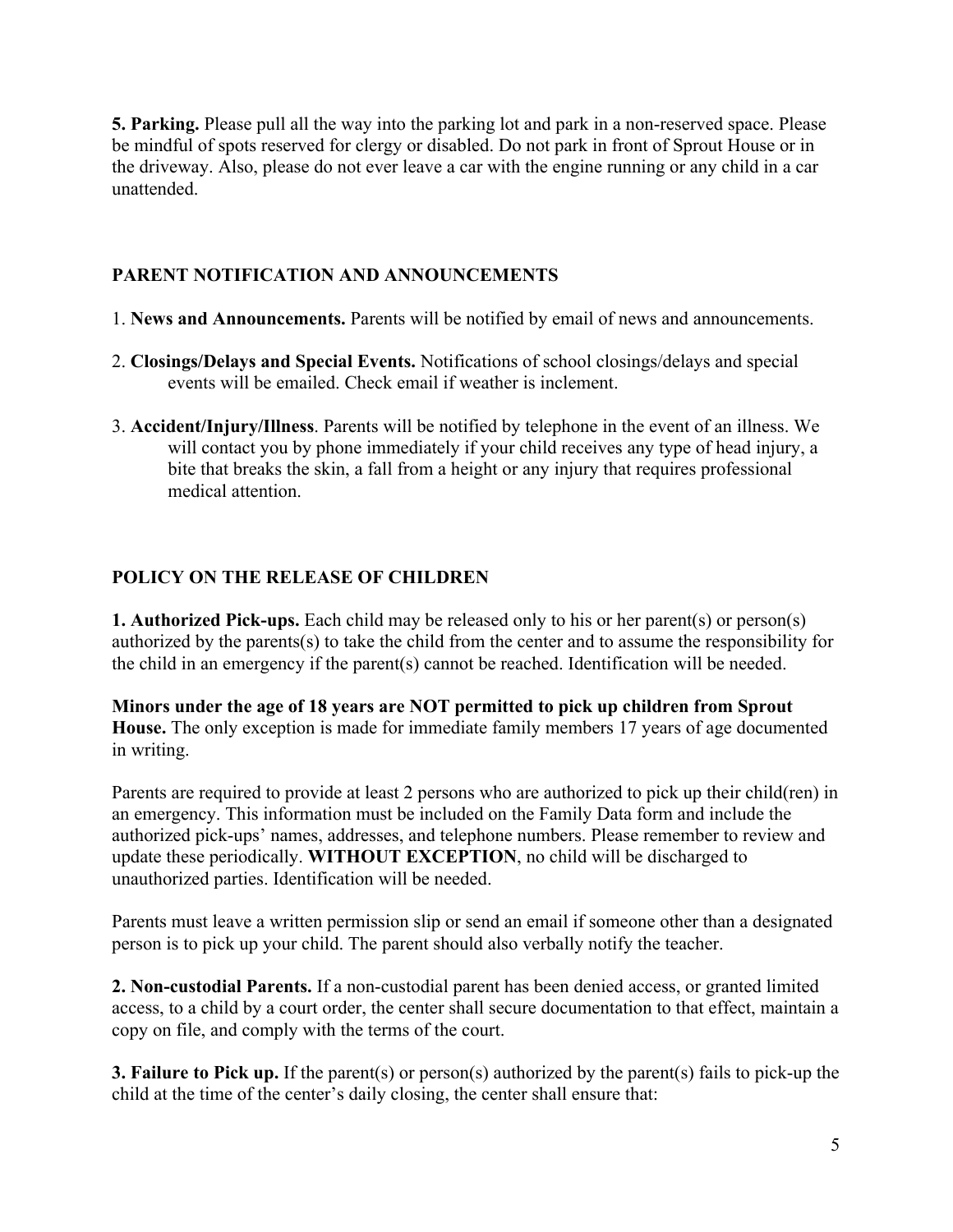- The child is supervised at all times;
- Staff members attempt to contact the parent(s) or person(s) authorized by the parent(s); and
- An hour or more after closing time, provided that the other arrangements for releasing the child to his/her parent(s) or person(s) authorized by the parent(s), have failed and the staff member(s) cannot continue to supervise the child at the center, the staff member shall call the NJ Abuse Hotline (1-877-NJ-ABUSE) to seek assistance in caring for the child until the parent(s) or person(s) authorized by the child's parent(s) is able to pick-up the child.

**4. Physical/Emotional Impairment.** If the parent(s) or person(s) authorized by the parent(s) appears to be physically and/or emotionally impaired to the extent that, in the judgment of the director and/or staff member, the child would be placed at risk of harm if released to such an individual, the center shall ensure that;

- The child may not be released to such an impaired individual;
- Staff members attempt to contact the child's other parent or an alternative person(s) authorized by the parent(s); and
- If the center is unable to make alternative arrangements, a staff member shall call the NJ Abuse Hotline (1-877-NJ-ABUSE) to seek assistance in caring for the child.

## **HEALTH /MEDICAL PROCEDURES & POLICIES**

**1. Annual Health Exam.** Each child must have a complete physical exam by a licensed physician or other qualified medical personnel, and must submit documentation on the Universal Child Health Record form prior to enrollment, and **update annually**.

**2. Immunizations.** Children must receive required immunizations in accordance with N.J.A.C. 8:57-4.6 and 4.7 prior to enrollment. Documentation must be submitted with the annual health exam. This information must be submitted prior to the start of school.

**3. Illness Policy.** If your child becomes ill at school, he or she will be kept comfortable in the office until they are able to be picked up.

Sprout House will not admit children who have any of the illnesses or symptoms listed, unless a note from a licensed physician indicates that the child poses no serious health risk to himself or other children:

- Severe pain or discomfort;
- Acute diarrhea
- Two or more episodes of vomiting within a period of 24 hours;
- Elevated temperature of 100 degrees Fahrenheit;
- Sore throat or severe coughing;
- Lethargy
- Yellow eyes or jaundiced skin;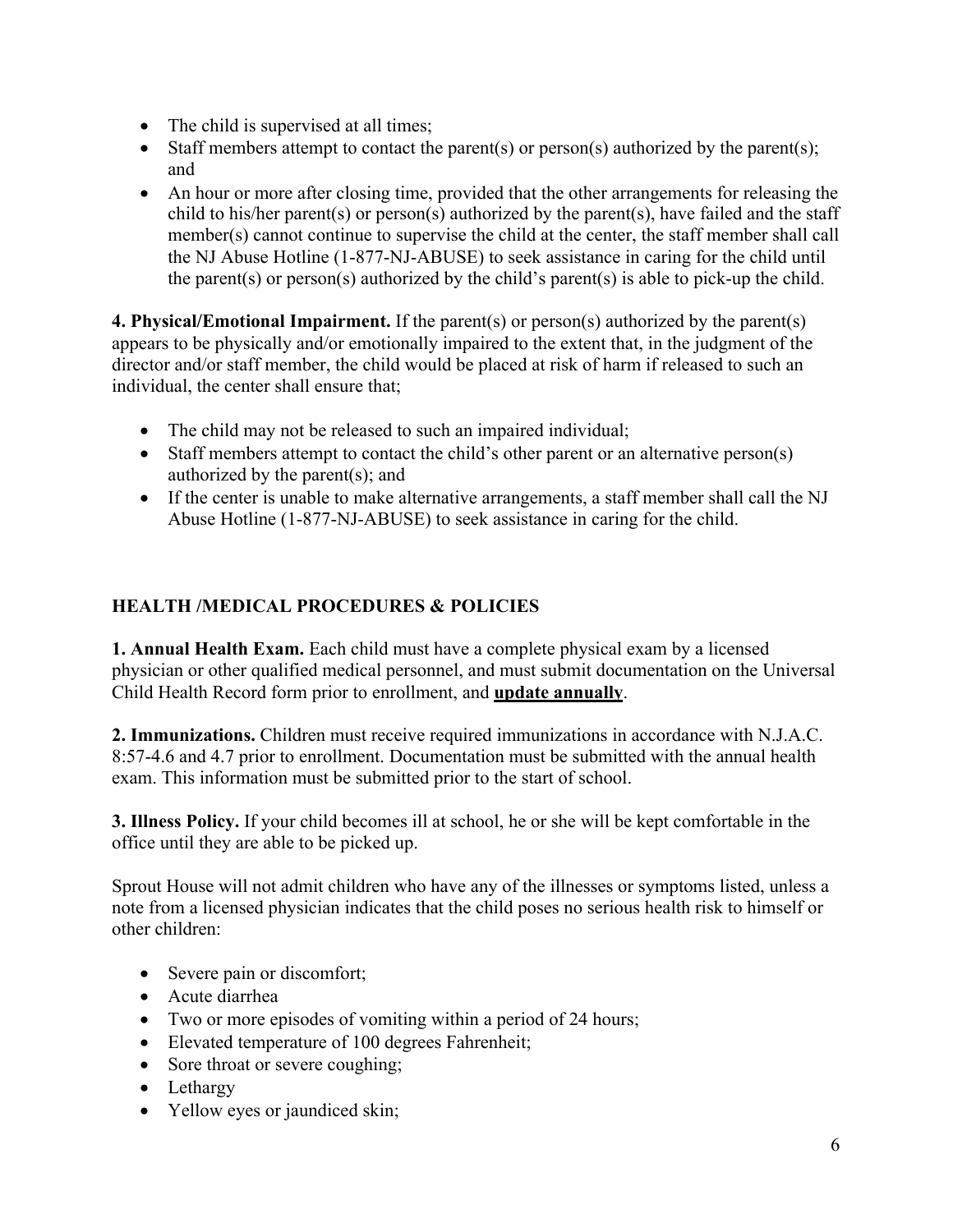- Red eyes with discharge;
- Infected or untreated skin patches;
- Difficult or rapid breathing;
- Skin rashes, in conjunction with fever or behavioral changes;
- Weeping or bleeding skin lesions that have not been treated by a physician;
- Swollen joints;
- Visibly enlarged lymph nodes;
- Stiff neck; or
- Blood in urine.

A child may be re-admitted when symptom free for 24 hours.

**4. Excludable Communicable Diseases.** Sprout House will not admit a child or staff member with an excludable disease as listed below until a note from a licensed physician indicates that the individual has been diagnosed and poses no risk to her/him self or others.

### **Respiratory Illnesses**

- Chicken Pox German Measles\*
- Hemophilus Influenza \* Measles\*
- Meiningococcus\* Mumps\*
- Strep Throat Tuberculosis\*
- Whooping Cough\*
- Covid
- **Gastrointestinal Illnesses**
	- Giardia Lambia\* Escherichia Coli\*
	- Hepatitis A\* Salmonella\*
	- Shigella\* Campylobacter\*

### **Contact Illnesses**

- Impetigo Lice
- Scabies Shingles

\*We are required to report these diseases to the Public Health Department.

**5. Illness Log.** We are required to keep a log of illnesses. Please notify us in the morning if your child will be absent due to illness.

**6. Administering Medication at School.** If your child needs prescription or non-prescription (over-the-counter) medication while at school, please provide:

- Written approval regarding the administration of prescription or non-prescription medication. **Important note: No medication, including over-the-counter, nonprescription, will be administered without written approval from the child's parent.**
- The medication in its original container, **clearly labeled with your child's name**, with the prescription label or manufacturer's label and instructions that clearly show the name of the medication, the date prescribed, the expiration date and directions for administration.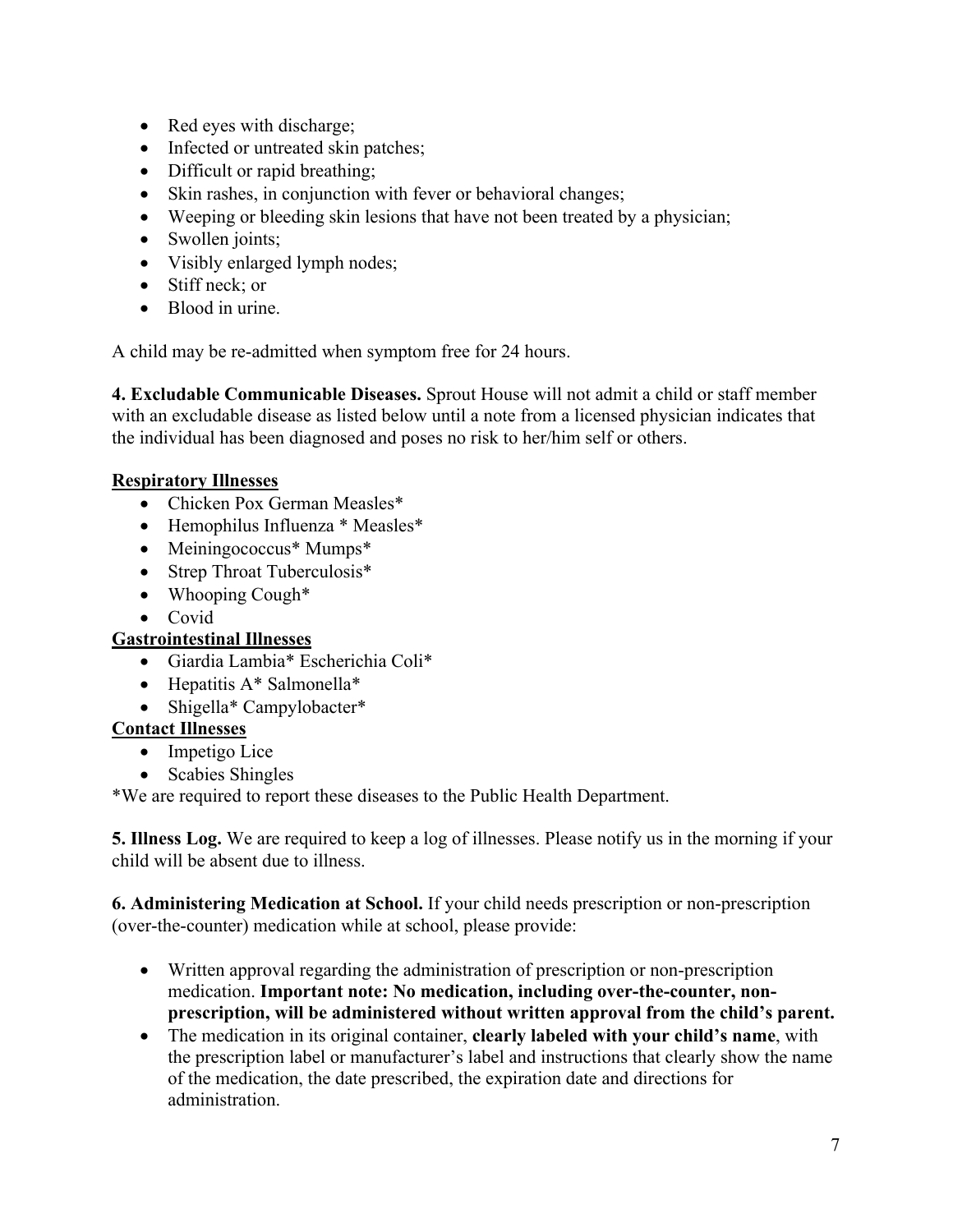• The appropriate measuring device needed to give the accurate dose of the medicine.

**7. Accidents at School.** If your child is involved in a minor accident at school, an Accident Report form will be written by your child's teacher, documenting the details and the action taken.

## **DISCIPLINE POLICY**

### **1. Policy When Behavior is Inappropriate**

- Remove the child if there is a danger to person or property.
- Ask the child to clarify what he/she is doing.
- Provide reason why the behavior is inappropriate.
- Redirect the child (suggest other interesting things to do).
- Take the time to describe both the teacher's and the child's feelings in an understanding way, maintaining firmness in not allowing the behavior.
- Wait for the child to decide whether he/she can return to the activity at hand, if possible.
- In some cases, the child may not return to the activity.

## **2. General Guidelines**

- The director and teachers shall ensure that the methods of guidance and discipline used are focused on promoting positive behaviors; and are consistent with the developmental needs of the child. There shall be no use of corporal punishment.
- There shall be no verbal abuse. Teachers shall not use an inappropriate tone or language to shame, humiliate, threaten or intimidate children. Teachers shall refrain from namecalling and labeling children.
- Discipline shall not involve food as a reward or as a punishment in any way, nor will we force or withhold sleep, nor associate discipline with toilet learning.
- Children shall not be isolated as a punishment, confined without supervision, or required or forced to take an uncomfortable position or to repeat physical movements.
- Staff shall not withhold active play as discipline unless the child's action presents a danger to self or others

## **CLOTHING**

**1. Self-managed Clothing:** Clothing worn at school should be easy for children to fasten and remove independently. This includes overalls, high-top shoes, belts, button sleeves, and difficult snaps. Elastic waists and Velcro shoes are recommended for young children. Please note: Jewelry is not allowed in school for safety reasons.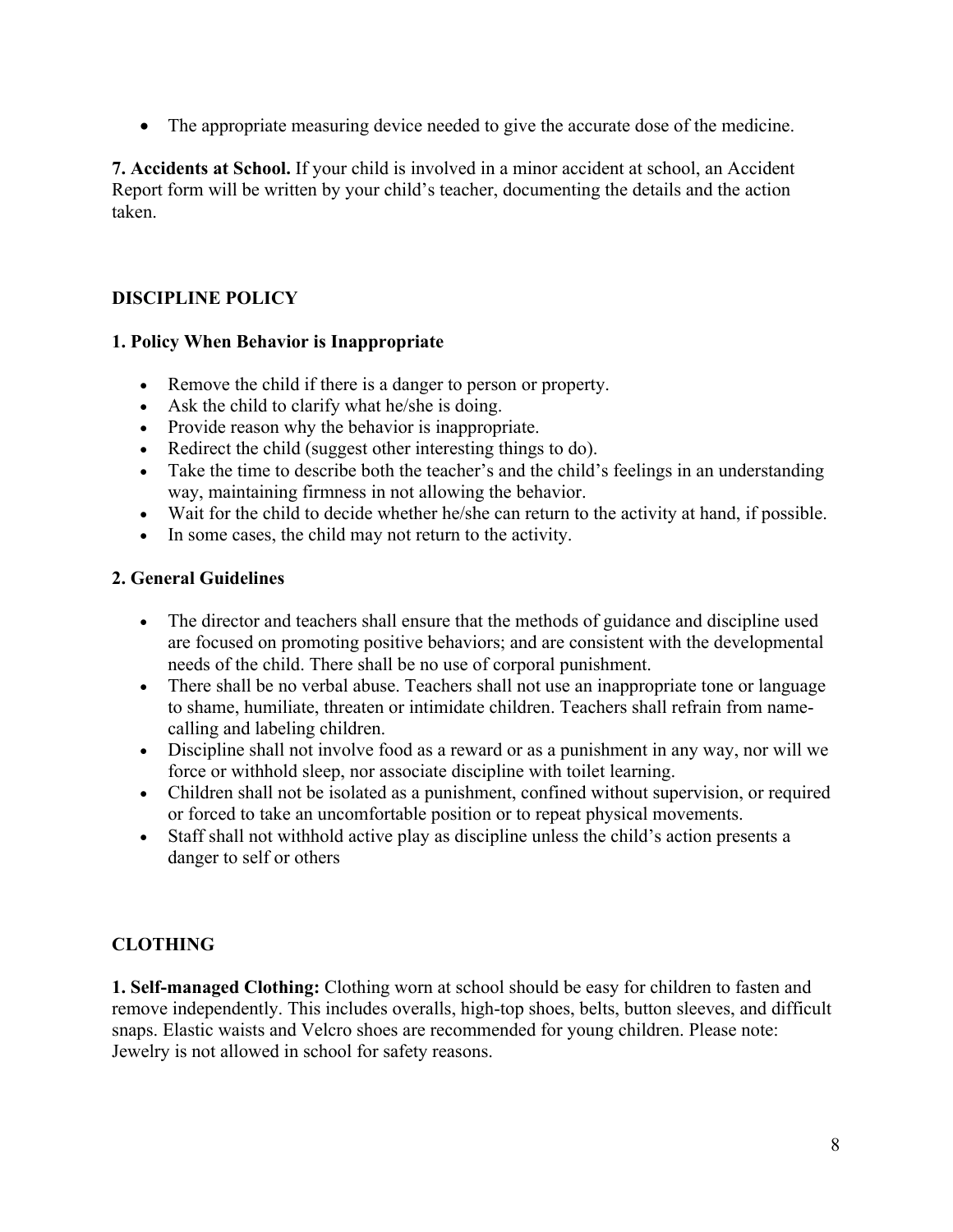**2. Change of Clothes.** An **ENTIRE** change of clothing (underwear, socks, shirt, and pants) is to be kept in a shoebox, provided by Sprout House, in case of accidental soiling. Please be sure all items are **LABELED**, in season, and of the correct size.

**3. Shoes & Boots.** Outdoor and indoor shoes are needed daily. Flexible soled shoes (rubber type soles) and shoes with closed toes and heels are needed in the gym and outdoors on the playground. (no sandals, clogs, tevas, party shoes or crocs) Boots (rubber or hiking) are not permitted in the classroom. Children should always bring boots on cold, wet, snowy or muddy days. Avoid laces or your child will be waiting for help, instead of participating. In the interest of conserving resources and avoiding unnecessary plastics and chemicals, we are hoping you choose shoes for your child that do not contain lights.

**4. Outdoor Clothing**. The policy is that there will be some outdoor play every day when the temperature is above 20<sup>0</sup>F. Warm outdoor clothing, including **snow pants, coats/jackets, hats, mittens, neck gaiters, and winter boots,** should always be available on cold, snowy days. Mittens could be attached to coats or fastened by ribbon **through** the coat sleeves. Please be aware that long scarves are not permitted because they are dangerous on the playground. **Raincoats and rain pants or muddy buddies and rain boots** are required for rainy/wet days. Even in warm weather, pants are safer than shorts with consideration of bug bites and scrapes.

**5. Jewelry** is not allowed for safety reasons.

**Important Note: All outdoor and indoor clothing, shoes and boots must be labeled with your child's name.**

# **TOILET LEARNING and DIAPERS**

Sprout House accepts children who have not yet learned toileting. Please provide your child's teacher with a supply of 5 diapers or pull-ups, and Wipes CLEARLY labeled. Our staff can offer guidance when requested.

## **MEALS**

### **Sprout House is a NUT-free environment.**

**1. Snacks.** Sprout House serves simple, natural, morning/afternoon snacks daily. **No sugary treats or non-nutritious snacks (including birthday treats) are served.** For birthday treats, parents are welcome to bring in bagels and cream cheese or healthy muffins.

**2. Lunch Guidelines**. Our prime focus for lunch is community - eating together and conversing in a natural way, modeling good table manners, and respecting each other and the gift of food.

• Meals should be nutritious and should include whole grains where possible, vegetables and fruit.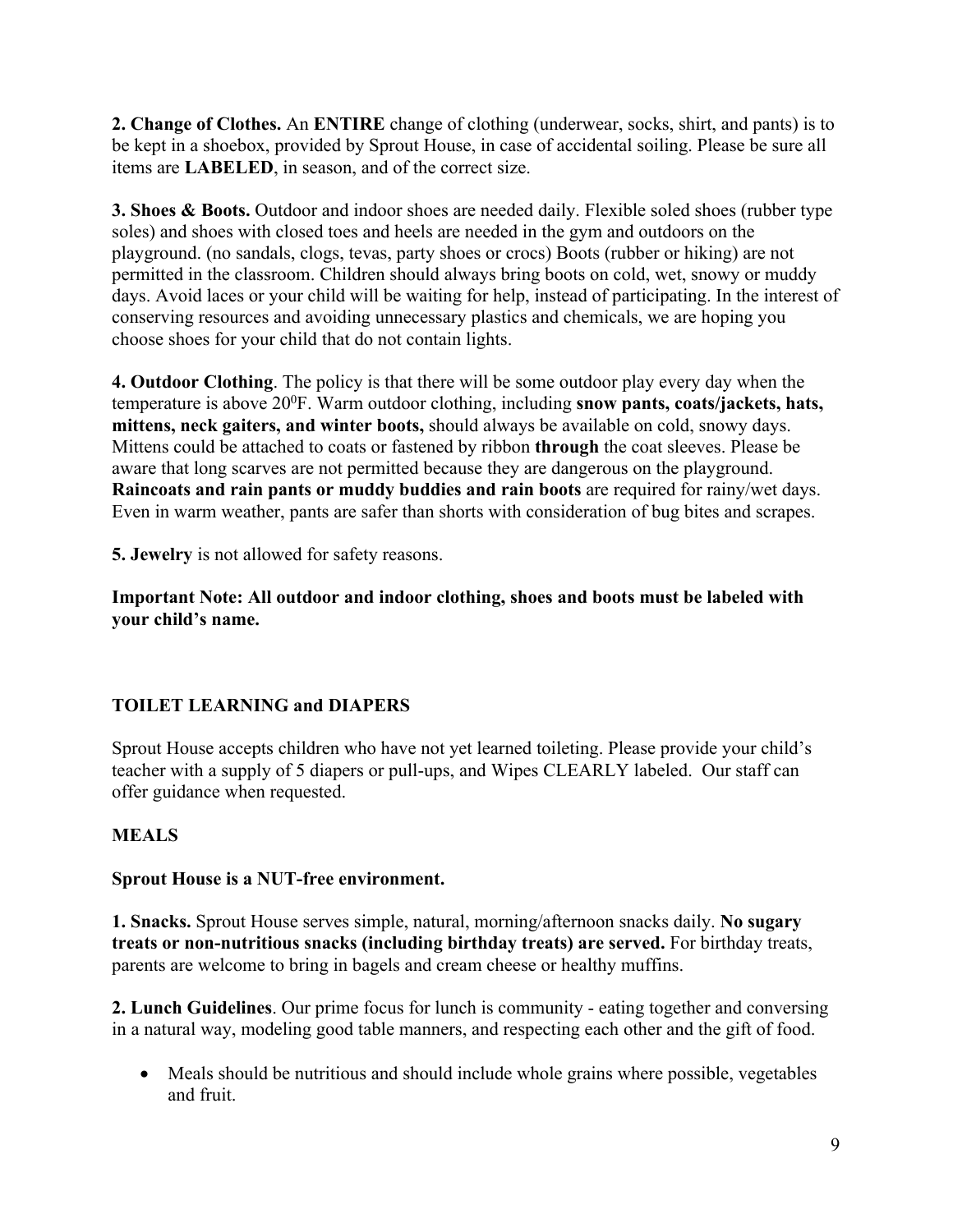- No sugars, dyes, chemicals (this includes cookies, candy, Fruit Rollups, Shark Bites, etc.)
- No foods that could cause choking in young children, such as whole grapes or baby carrots; if these foods are sent for lunch, please cut them in half or in smaller pieces.
- Meals should be environmentally packed. Please utilize reusable containers as much as possible. This is a good chance to teach your child about eliminating waste, which we deeply value at Sprout House. Cloth napkins will reinforce this concept.
- Uneaten food will be returned home to minimize waste and to allow parents to monitor what children are eating.
- A beverage may be provided in a reusable container. Water will be served to children who do not bring a beverage.

### **REST/NAP**

Please send in a crib sheet and blanket for your child's sleep mat. These items will be stored at school for the week and sent home on Fridays to be washed and returned.

### **CALENDAR/ATTENDANCE/TARDINESS**

**1. School-year Calendar.** Parents must check the school calendar for holidays on which the school is closed. The calendars are distributed to families and a copy is located on the parent bulletin board over the sign-in area, as well as on our website (sprouthouse.org).

**2. Attendance**: Please call Sprout House if your child is not coming on their scheduled day. Records must be kept for reportable illnesses, so please advise us of your child's symptoms.

**3. Tardiness.** Please make every effort to arrive on time**.** It can be disorienting for young children to enter the classroom once the day has already started, as well as disruptive to the other children and teachers

**4. Vacations**. We realize that some of our families take vacations or family trips during the school year which conflict with the Sprout House term. We encourage you to regard these trips as extended learning experiences. However, for Kindergarten students these absences are counted against state mandated attendance requirements and are recorded. It is again your responsibility to ensure that any missed work is made up upon your return. Additionally, extended absences are difficult for children socially and are not recommended.

**5. School Closings due to Inclement Weather.** In inclement weather, school closings and/or delayed openings will be announced via email. Please remember to check your emails when inclement weather threatens.

### **CONTRACTS/BILLING/FEES**

**1. Contracts.** Your contract states the program, schedule and monthly tuition fee for which your child is registered. Any changes to your contract must be approved by the office.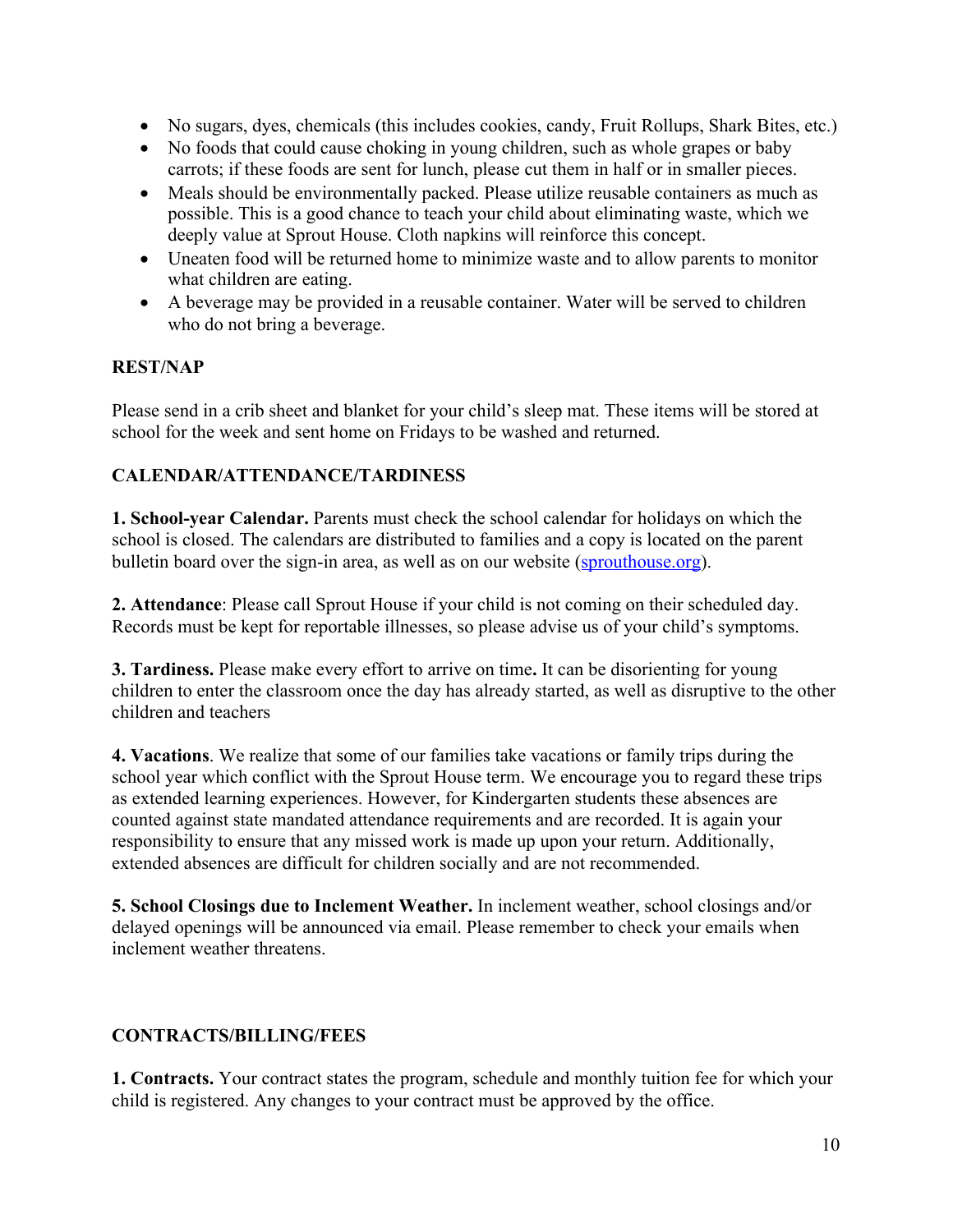**2. Tuition Invoices.** Invoices will be emailed by the first of the month, November -May. Payment is due by the 10th of the month or the first business day after the 10<sup>th</sup>. Late fee is \$10. (\$20 for 22-23 school year) If payment is not received by the last day of the month, Sprout House reserves the right to restrict the child's attendance until payment is received.

**3. Late Pickups.** A child who is picked up later than the contracted time will be charged a \$10.00 late fee. In addition to the \$10.00 late pickup fee, a fine of \$1.00 per minute will be place on this type of lateness. Termination will be considered in such cases. (Late pick-up charge will increase to \$20 school year 22-23)

## **DISPUTE/GRIEVANCE PROCEDURES**

Disputes should be addressed with the specific staff member. If parent and staff member are not able to resolve the issue, bring the matter to the Director. If resolution is still not satisfactory, the parent may appeal to the Board of Directors.

## **EXPULSION POLICY**

Unfortunately, there are sometimes reasons we have to expel a child from our program either on a short term or permanent basis. We want you to know we will do everything possible to work with the family of the child(ren) in order to prevent this policy from being enforced. The following are reasons we may have to expel or suspend a child from this center:

## **IMMEDIATE CAUSES FOR EXPULSION**

- The child is at risk of causing serious injury to other children or himself/herself.
- Parent threatens physical or intimidating actions toward staff members.
- Parent exhibits verbal abuse to staff in front of enrolled children.

## **PARENTAL ACTIONS FOR CHILD'S EXPULSION**

- Failure to pay/habitual lateness in payments.
- Failure to complete required forms including the child's immunization records.
- Habitual tardiness when picking up your child.
- Verbal abuse to staff.
- Other (explain)
- •

# **CHILD'S ACTIONS FOR EXPULSION**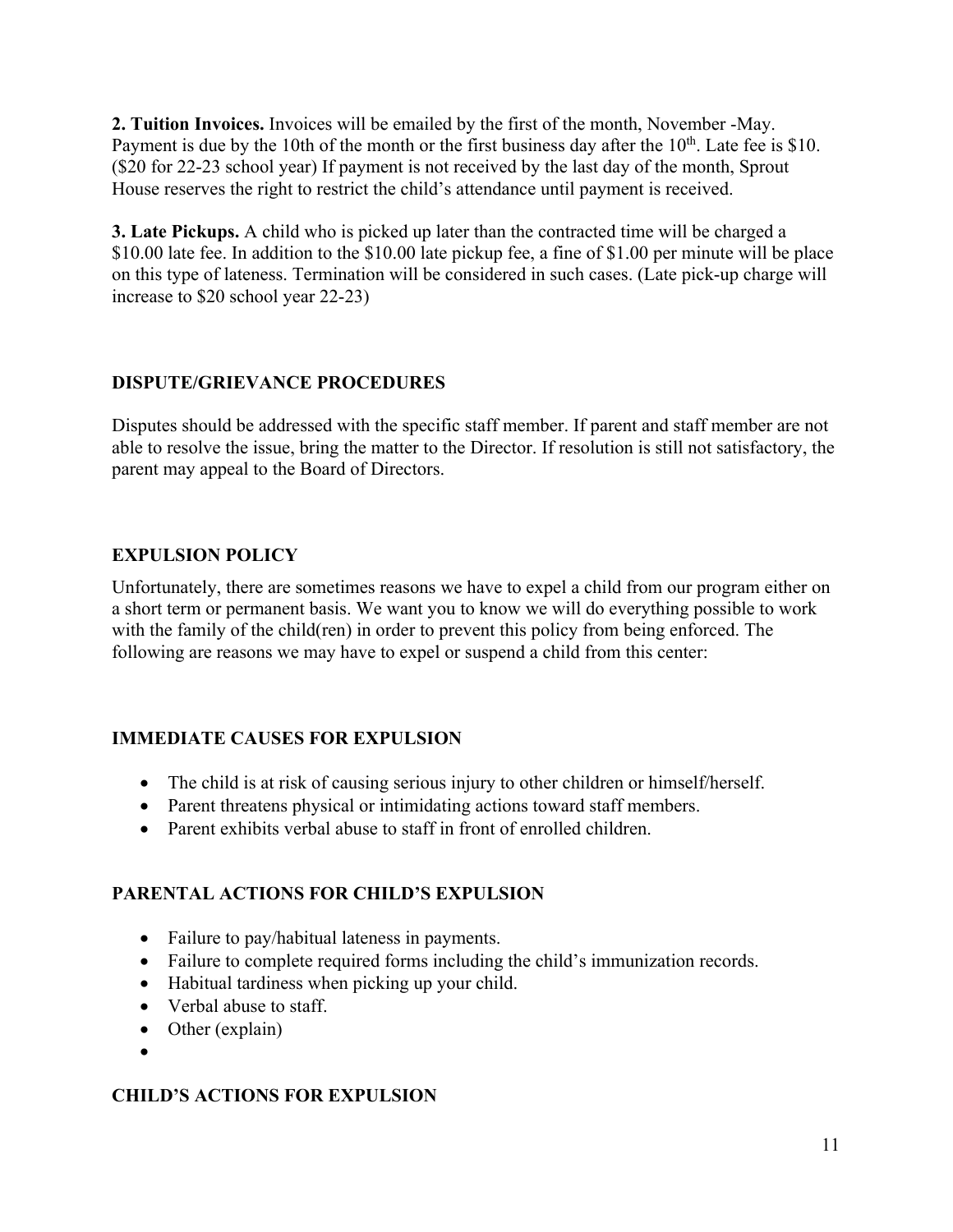- Failure of child to adjust after a reasonable amount of time.
- Uncontrollable tantrums/ angry outbursts.
- Ongoing physical or verbal abuse to staff or other children.
- Excessive biting.
- Other (explain)

## **SCHEDULE OF EXPULSION**

- If after the remedial actions above have not worked, the child's parent/guardian will be advised verbally and in writing about the child's or parent's behavior warranting an expulsion. An expulsion action is meant to be a period of time so that the parent/ guardian may work on the child's behavior or to come to an agreement with the center.
- The parent/guardian will be informed regarding the length of the expulsion period.
- The parent/guardian will be informed about the expected behavioral changes required in order for the child or parent to return to the center.
- The parent/guardian will be given a specific expulsion date that allows the parent sufficient time to seek alternate child care (approximately one to two weeks notice depending on risk to other children's welfare or safety).
- Failure of the child/parent to satisfy the terms of the plan may result in permanent expulsion from the center.

## **A CHILD WILL NOT BE EXPELLED SOLELY BECAUSE A PARENT:**

- Made a complaint to the Office of Licensing regarding a center's alleged violations of the licensing requirements.
- Reported abuse or neglect occurring at the center.
- Questioned the center regarding policies and procedures.
- Without giving the parent sufficient time to make other child care arrangements.

## **PROACTIVE ACTIONS THAT CAN BE TAKEN IN ORDER TO PREVENT EXPULSION**

- Staff will try to redirect child from negative behavior.
- Staff will reassess classroom environment, appropriate of activities, supervision.
- Staff will always use positive methods and language while disciplining children.
- Staff will praise appropriate behaviors.
- Staff will consistently apply consequences for rules.
- Child will be given time to regain control.
- Child's disruptive behavior will be documented and maintained in confidentiality.
- Parent/guardian will be notified verbally.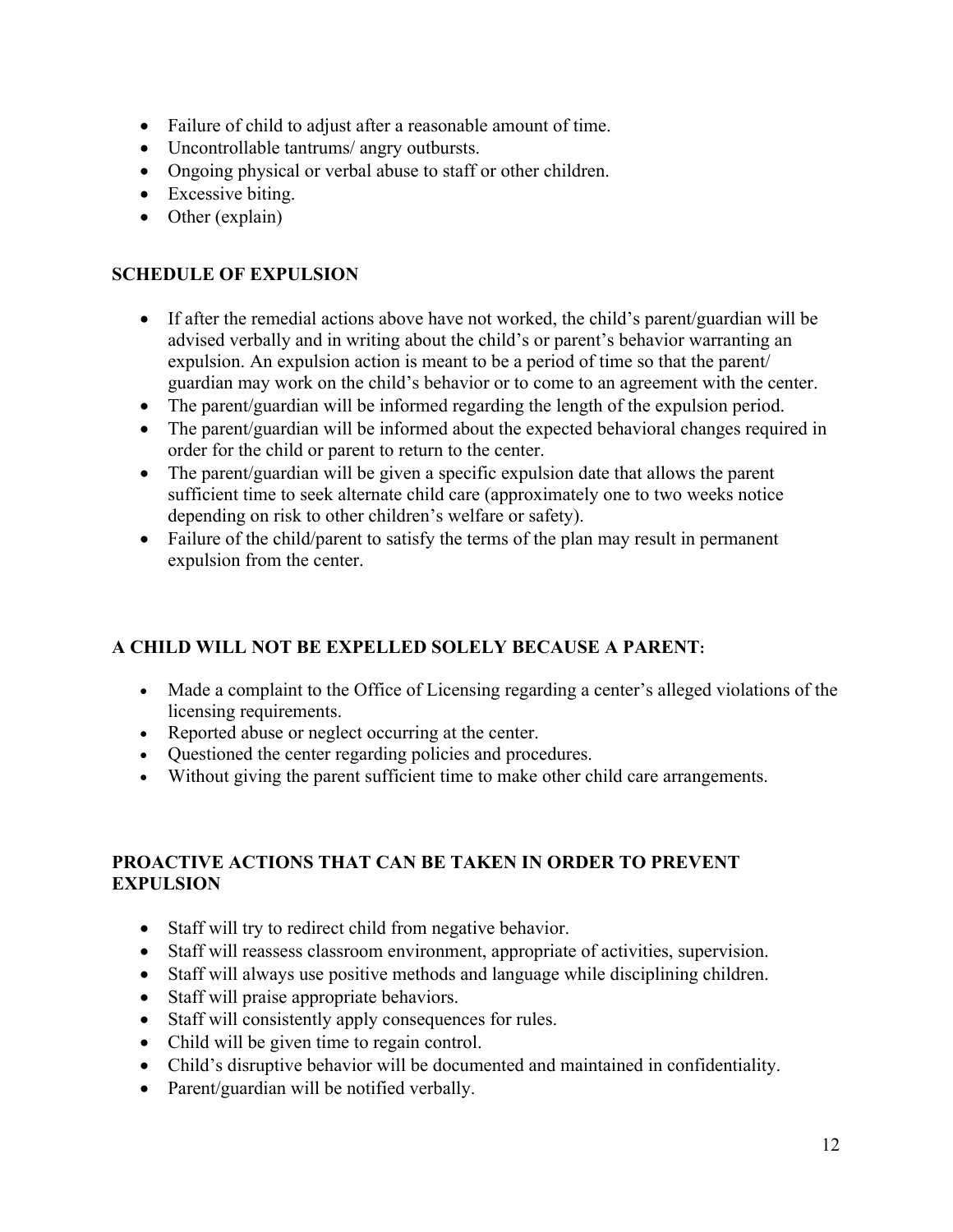- Parent/guardian will be given written copies of the disruptive behaviors that might lead to expulsion.
- The director, classroom staff and parent/guardian will have a conference(s) to discuss how to promote positive behaviors.
- The parent will be given literature or other resources regarding methods of improving behavior.
- Recommendation of evaluation by professional consultation on premises.
- Recommendation of evaluation by local school district child study team.

#### **LITERACY**

**1. Pre-reading/Pre-writing.** Sprout House teaches pre-reading and pre-writing skills in the context of our integrated curriculum utilizing supported play, creative arts, literature, and science/nature. Current educational literature recommends that you refrain from teaching writing letters and numbers to nursery school children. Refer to literature on the anatomy of the eye and hand and the importance of learning concepts rather than straight line/ curved line recognition. For many children, the tendency to form letter reversals and develop improper pencil grips has far-reaching effects. Children will happily and easily learn these skills later anyway.

**2. Children's Names.** It is highly recommended that children's names be printed with the standard upper case capital letter followed by lower case (example: James rather than JAMES). The different configurations may be confusing to a young child.

### **CLASSROOM CURRICULUM**

**1. Planning.** Sprout house does not use a pre-packaged early childhood curriculum (such as High Scope or Creative Curriculum). Curriculum is designed by classroom teachers to incorporate Preschool Standards established by the New Jersey Department of Education utilizing developmentally appropriate practices recommended by NAEYC (the National Association for the Education of Young Children) and addressing the emergent interests of the teacher and children in each class setting. High level pre-planning is done on a monthly basis and more detailed lesson plans are prepared weekly. The most detailed lesson plans are prepared for the Kindergarten level to ensure compliance with the New Jersey Core Curriculum requirements.

**2. Assessment.** Curriculum is evaluated monthly to ensure adequate exposure to the different genres in the areas of Language and Literacy, Music and the Science Inventory. Additionally, each child is assessed quarterly to ensure they are getting adequate exposure and experience with all of the appropriate materials, equipment and practices appropriate for their developmental stage, and the class program is evaluated to be sure it is providing those opportunities.